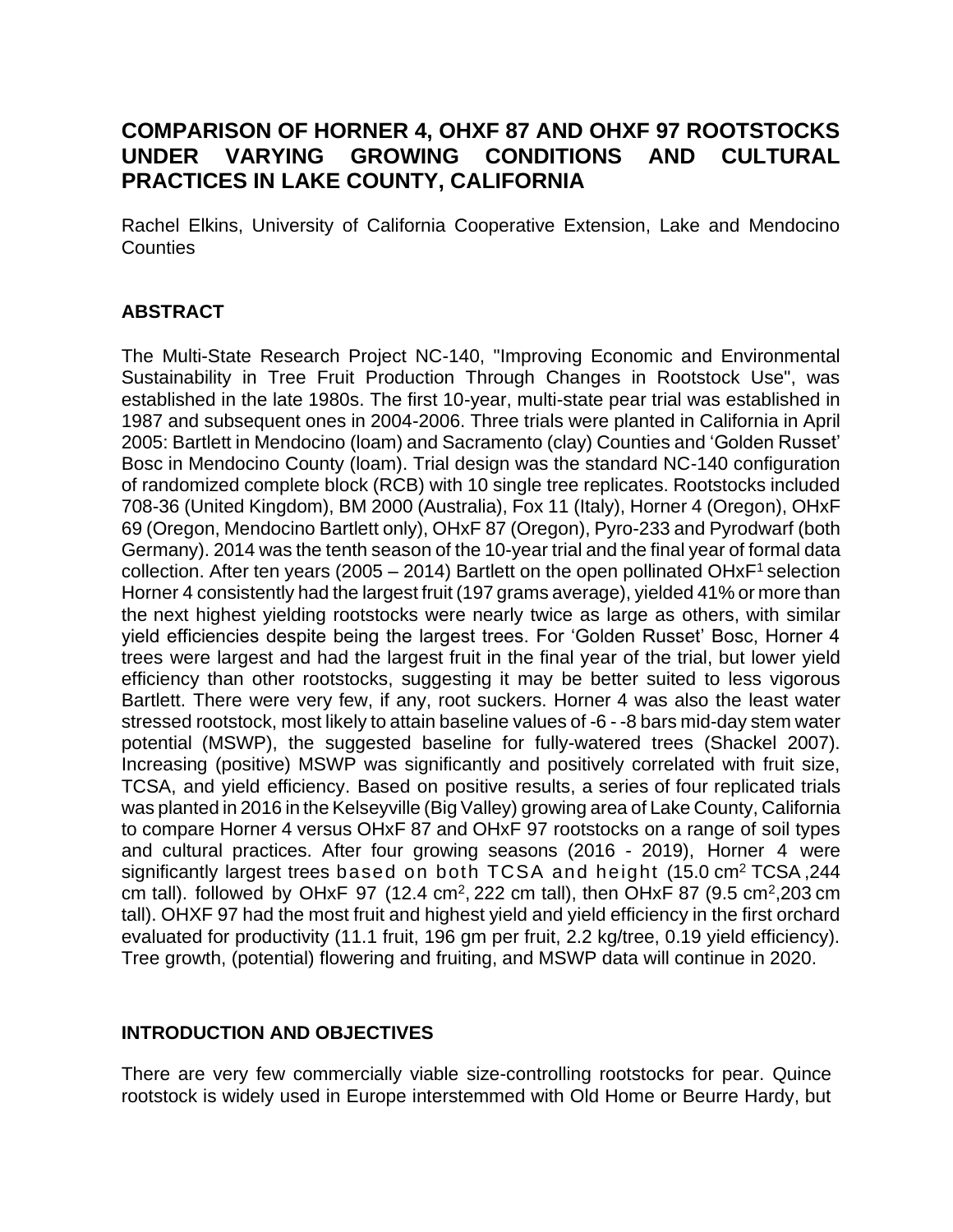is only being employed in the U.S. as a rootstock for Comice due to its incompatibility with other cultivars. The Old Home x Farmingdale (OHxF) (Brooks<sup>®)1</sup> series offers several potential options that are now becoming more widely planted. The two OHxF selections currently most offered by major wholesale nurseries are 97 and 87 (333 is generally sold to homeowners). 97 is a large tree similar to Winter Nelis, though more precocious than *P. betulaefolia*. 87 is smaller but has been shown to produce small fruit in some locations. Data from California, and more recently Washington, has suggested that OHxF 69, which has limited commercial availability, may also be promising, particularly for Bosc, but is difficult to propagate by hardwood cuttings (Elkins and DeJong 2002; Elkins et al. 2008 Elkins and DeJong 2011; Reed 2011; Elkins, Bell and Einhorn 2012).

The North Central Regional Research Project NC-140 (*www.NC140.org*) is a federally (NIFA)-supported, multi-state rootstock project focused on perennial tree fruit crops. The goal of NC-140 is to disseminate information generated from long-term (generally 10 year) trials throughout the U.S. Each participating state (as well as Canada and Mexico) establishes and evaluates similar ("uniform") trials using the same rootstocks and similar plot design so that regional differences can be determined. Researchers share progress and results at the annual meeting and via the NC-140 website. Each state representative submits an annual report which is distributed at the meeting and then compiled into a national report for USDA and posted on the NC-140 website for public use. Data is also shared with growers and nurseries who can then select rootstocks suitable to their location and customer base. All Regional projects must be re-authorized every five years; the NC-140 2017-2022 continuing 5-year proposal accepted by the North Central Regional Association (NCRA) of State Agricultural Experiment Station Directors is available on the NC-140 website. California began participating in NC-140 for apples in 1995 and peaches in 2001 and began participating actively in pears in2005.

In coordination with Oregon, Washington, New York, and Chihuahua, Mexico, three NC- 140 trials were established in California in spring 2005: two in Talmage, Mendocino County (Bartlett and 'Golden Russet' Bosc, 5' x 10' spacing), and one in Courtland, Sacramento County (Bartlett, 9' x 15' spacing). Rootstock liners were propagated by Meadow Lake Nursery, McMinnville, Oregon then budded and grown by Fowler Nurseries, Inc., Newcastle, California. The Courtland trial was abandoned after 2009, leaving the two Mendocino County trials in place. Rootstock and cultivar selections for the existing 2005 NC-140 pear plantings are shown in Table 1. The 2005 NC-140 trials were the only **bearing** *replicated* rootstock trials in California. The ultimate objective of these, as with all NC-140 and other rootstock trials, was to select the best potential available candidates for future increased propagation and industry use. The information they have provided has already contributed to future nursery and grower planting decisions, particularly for new, high density planting systems.

After ten years (2005 – 2014) Bartlett on the open pollinated OHxF<sup>1</sup> selection Horner 4 consistently had the largest fruit (197 grams average), yielded 41% or more than the next highest yielding rootstocks were nearly twice as large as others, with similar yield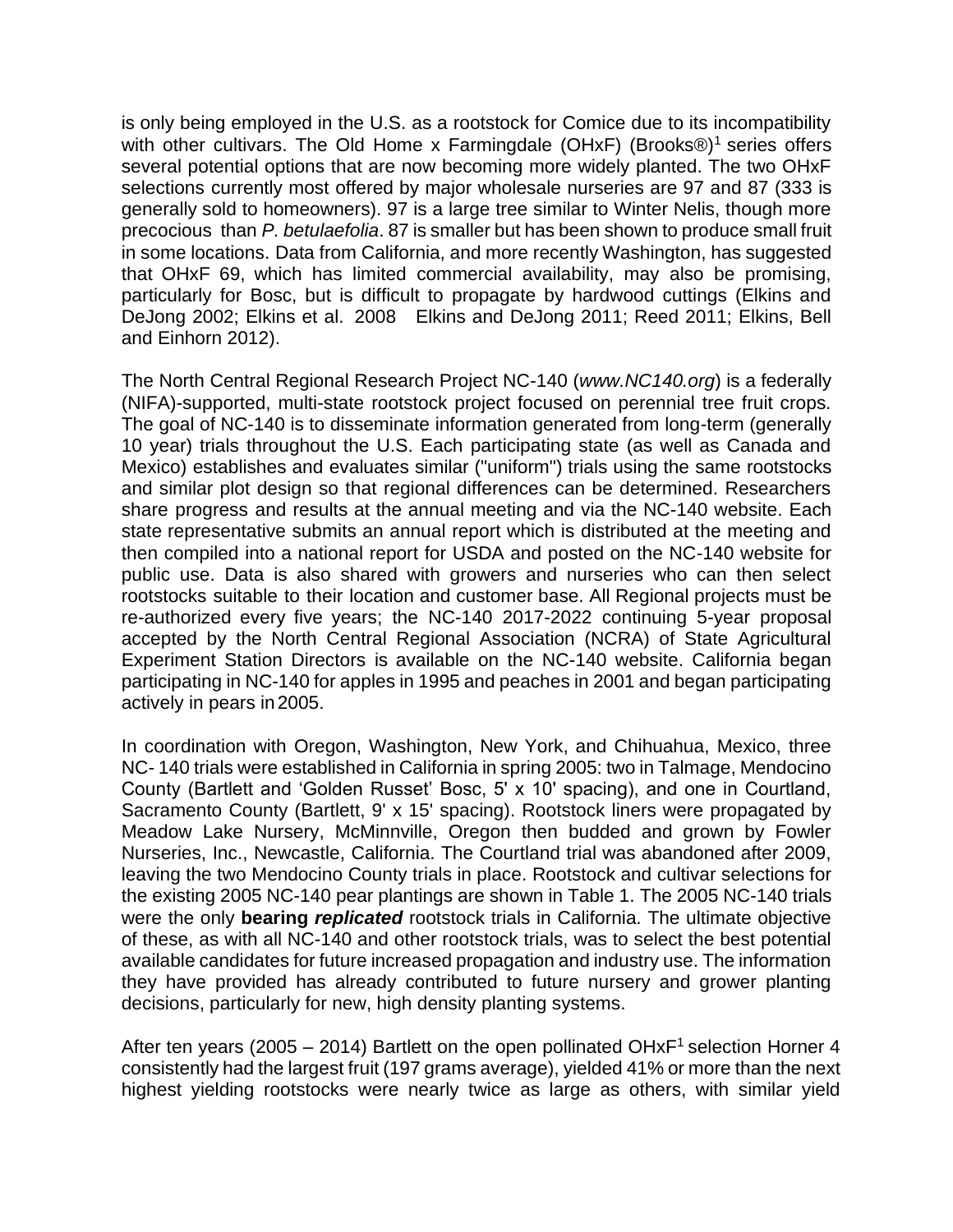efficiencies despite being the largest trees. For 'Golden Russet' Bosc, Horner 4 trees were largest and had the largest fruit in the final year of the trial, but lower yield efficiency than other rootstocks, suggesting it may be better suited to less vigorous Bartlett. There were very few, if any, root suckers. Horner 4 was also the least water stressed rootstock, most likely to attain baseline values of -6 - -8 bars mid-day stem water potential (MSWP), the suggested baseline for fully-watered trees (Shackel 2007). Increasing (positive) MSWP was significantly and positively correlated with fruit size, TCSA, and yield efficiency.

<sup>1</sup>The male parent of this series has now been shown to be Bartlett (Postman et al. 2013).

Based on positive results from 2005-2014, efforts were made to propagate a greater number of Horner 4 trees to test Horner 4 under varying grower conditions (soil type, nutritional challenges, microclimates), culminating in planting four replicated trials (all Bartlett scion) in the Big Valley (Finley-Kelseyville) growing area of Lake County in spring 2016. Comparison rootstocks were OHxF 97 and OHxF 87.

### **OBJECTIVES**

- Early and consistent production;
- Vigor and production on a range of (heavier) soil types;
- Compatibility with organic production (two orchards)
- Usefulness as an interplant to replace the vigorous butnon-precocious *P. betulaefolia* (being phased out by nurseries).

## **PROCEDURES**

*Trial locations and descriptions:* all Bartlett, sprinkler irrigated

- 1) D&S (conventional; omit 87); 12.5' x 12.5', interplanted; Cole clay loam, Still loam (stratified);
- 2) Henderson (organic); 12' x 6', interplanted; Cole clay loam;
- 3) Lone Pine (organic); 12' x 12', open ground, replanted; Cole clay loam;
- 4) Neck (conventional); 12.5' x 6', interplanted; Still loam, stratified; Landlow Variant silty clay loam.

Budded trees from hardwood cuttings were obtained from Sierra Gold Nursery (Yuba City, California) and planted April 4-27, 2016.

*Design:* Randomized complete block, each plot consisting of 15 trees (10 in one case) (5 each of 3 (2 in one case) rootstocks) Blocking varies with location.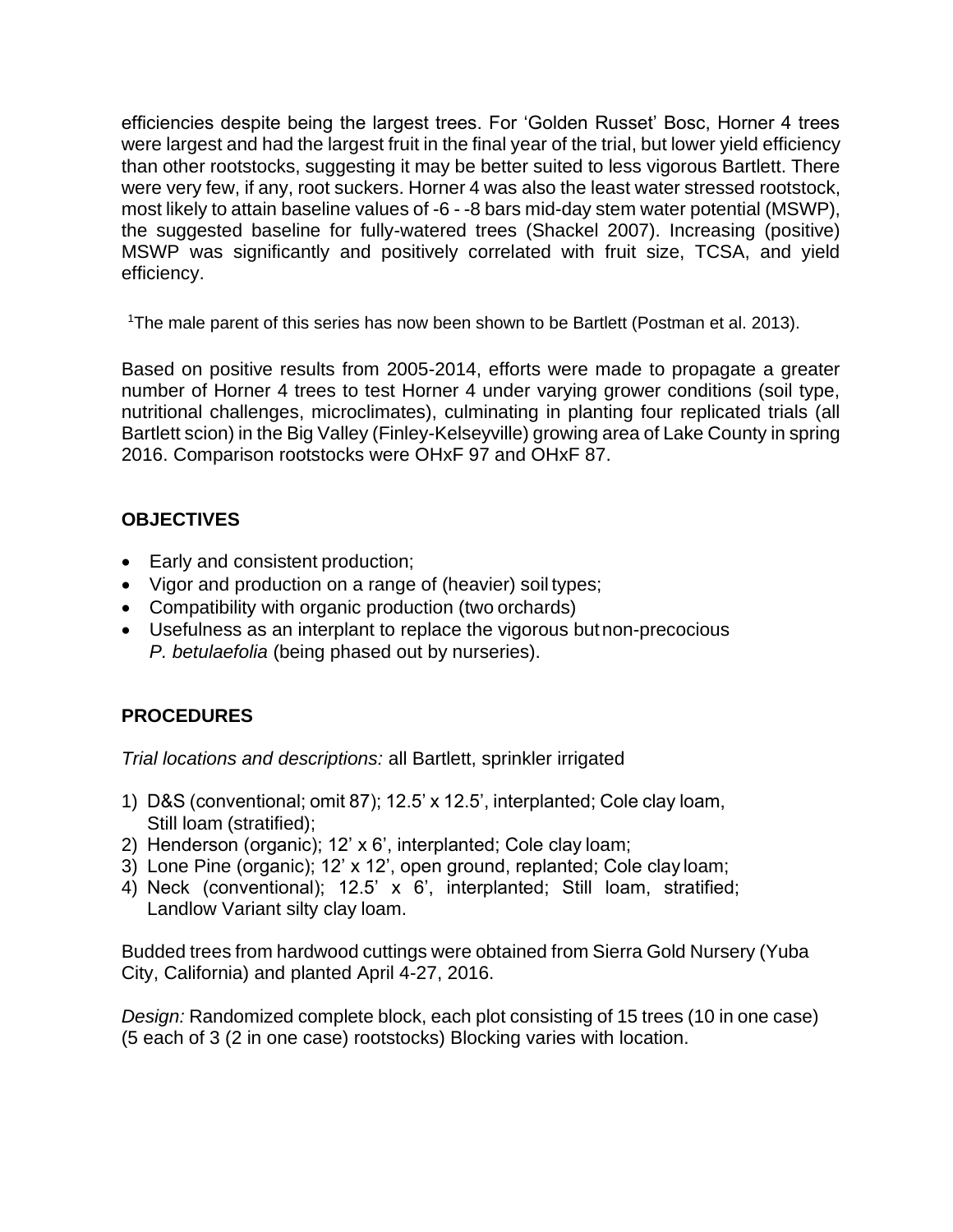### **Data Collection**

*Tree survival, growth and vigor (2016-2019):* Percent surviving trees was determined. Tree height and cultivar trunk cross-sectional area (TCSA) 10 cm. above the graft union were measured. Root suckers were counted. Mid-day stem water potential (MSWP) measurements were omitted in 2019 due to lack of staffing.

#### **Data summarization and analysis**

Data was analyzed using ANOVA and means separated using Tukey HSD test, p<0.05 (root suckers by Duncans MRT, p<0.10) (Statgraphics Centurion XVII, StatPoint Technologies, Warrenton, VA).

### **2017-2019 RESULTS**

*Tree survival, growth, and vigor* (Tables 2-11)*:* There were no differences in cumulative % survival; Horner 4 lost no trees, OHxF 97 one, and OHxF 87 three. Across all four orchards, there was a slight trend ( $p = 0.14$ ) in TCSA, with Horner 4 increasing most (47.4%), followed by OHxF 97 (44.1%), and OHxF 87 least (39.7%). Horner 4 trees were significantly largest (15.0  $\text{cm}^2$  TCSA, 244 cm tall), followed by OHxF 97 (44.1 cm<sup>2</sup>, 222 cm tall), then OHxF 87 (9.5 cm<sup>2</sup>, 203 cm tall). Horner 4 was significantly taller than the two OHxF rootstocks, which were equal.

Results for each location were:

*D&S (Horner 4 and OHxF 97 only)*: No additional trees died in 2019; cumulative survival rate was 91% for Horner 4 and 100% for OHxF 97. OHxF 97 trees outgrew Horner 4 in 2019 at this site. While TCSAs were statistically equal, OHxF 97 growth rate increased 53%, versus 39% for Horner 4, and OHxF 97 trees were larger at the end of the season (OHxF 97 12.9 cm<sup>2</sup>, 220 cm tall vs Horner 4 11.4 cm<sup>2</sup>, 178.5 cm tall). There were no root suckers.

*Henderson*: While there were no statistical differences in survival rate, no Horner 4 trees died, while four OHxF 97 and eight OHxF 97 trees died. Horner 4 trees were significantly largest (9.0  $\text{cm}^2$  TCSA, 218.4 cm tall). OHxF 97 and OHxF 87 tree size was statistically equal, but OHxF 97 trees were larger (6.2 cm<sup>2</sup>, 172.6 cm tall) than OHxF 87 (5.1 cm<sup>2</sup>, 155.3 cm tall). There was a trend ( $p = 12$ ) toward more OHxF 97 root suckers.

*Lone Pine*: There were no survival differences (averaging one tree lost per treatment) and no additional trees died in 2019*.* Horner 4 and OHxF 97 trees were significantly larger than OHxF 87 (22.8 and 19.1  $\text{cm}^2$  TCSA and 279.7 and 260.4 cm tall vs 14.0 cm<sup>2</sup>TCSA/231.9 cm tall). There were no significant differences in root suckers.

*Neck*: Survival was 100%. Horner 4 trees were largest (16.4 cm<sup>2</sup> TCSA, 285 cm tall),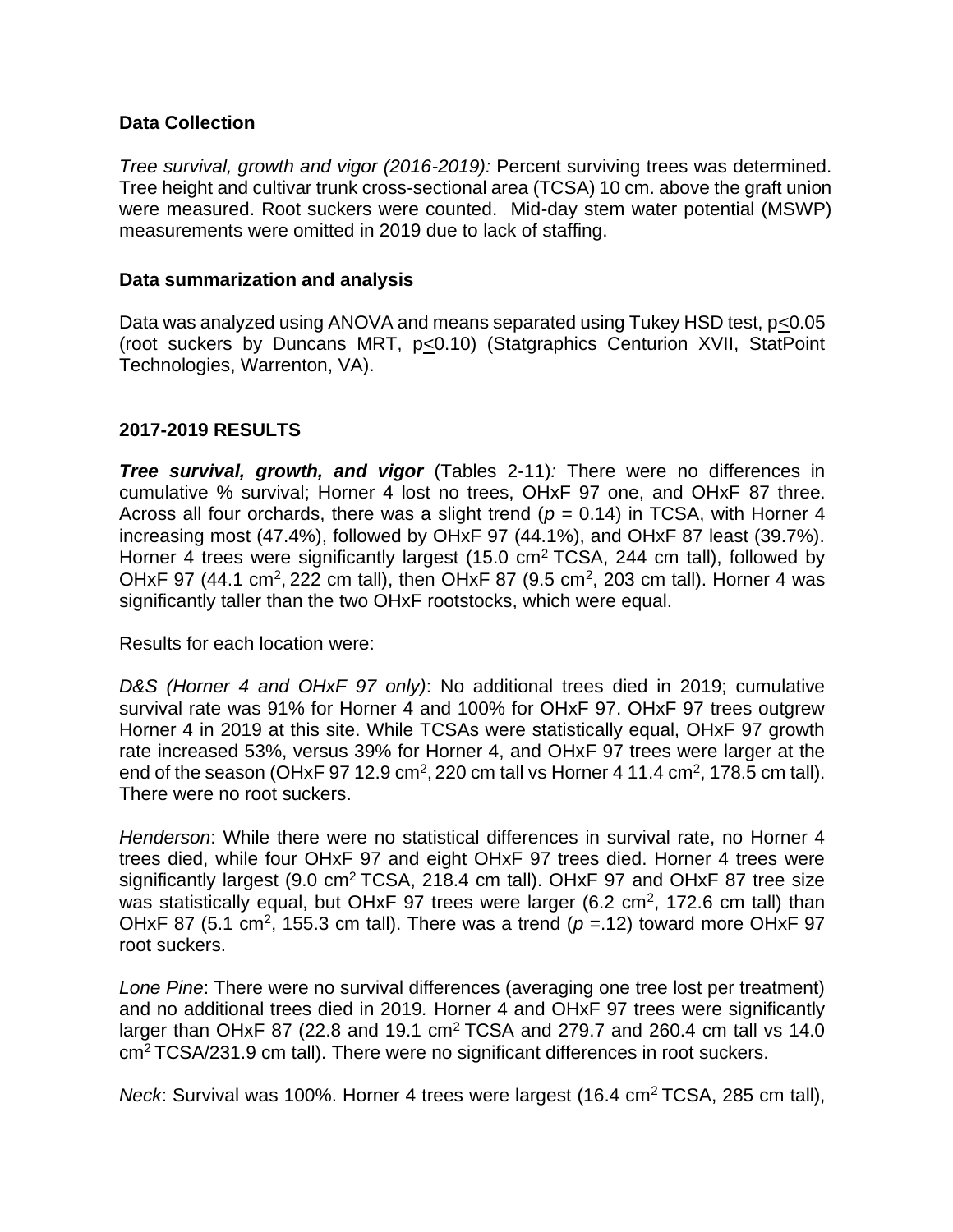with both OHxF rootstocks statistically equal in size. There were no rootstock differences in root suckers.

**Tree productivity**: Only Neck orchard trees had sufficient fruit to statistically analyze. OHxF 97 trees had slightly more than double the fruit number of Horner 4 and OHxF 87, which had equal numbers (11.1 vs. 5.4 and 5.2, respectively). There was also a trend toward larger OHxF 97 fruit size (196 gm), followed by Horner 4 (187 gm), and OHxF 87 (171 gm), translating into a trend toward higher OHxF 97 yields vs Horner 4, significantly higher yields versus OHxF 87, and significantly higher yield efficiency than either of the other rootstocks.

### **2018-2019 DISCUSSION AND 2020 PLANS**

After four growing seasons, Horner 4 trees are the largest (TCSA and/or height) in three of four orchards, with OHxF 87 consistently smallest. Some fruit was observed in variable numbers across all rootstocks in most orchards in 2019 but was sufficient to analyze in only one orchard in 2019, in which OHxF 97 had the most fruit, and highest yield and yield efficiency.

Tree growth, productivity, and MSWP measurements will continue in 2020 (Year 5).

## **REFERENCES**

Elkins, R. 2019. Comparison of Horner 4, OHxf 87 and OHxF 97 rootstocks under varying growing conditions and cultural practices in Lake County, California. *California Pear Research Report*, *www.calpear.com.*

Elkins, R. 2016, 2017, 2018, 2019. Improving economic and environmental sustainability in California pear production through changes in rootstock use: the NC-140 Regional Rootstock Project. *California Pear Research Report*, *www.calpear.com*.

Elkins, R., R. Bell and T. Einhorn. 2012. Needs assessment for future U.S. pear rootstock research directions based on the current state of pear production and rootstock research. *J. of the American Pomological Society* 66(3):153-163.

Elkins, R et al. 2011. Evaluation of potential rootstocks to improve pear tree precocity and productivity. *Acta Hort* 909:183-194.

Elkins, R. and T.M. DeJong. 2011. Performance of 'Golden Russet® Bosc' on five training systems and nine rootstocks. *Acta Hort* 903:689-694.

Elkins, R. and T.M. DeJong. 2002. Effect of training system and rootstock on growth and productivity of 'Golden Russet® Bosc' pear trees. *Acta Hort* 596:603-608.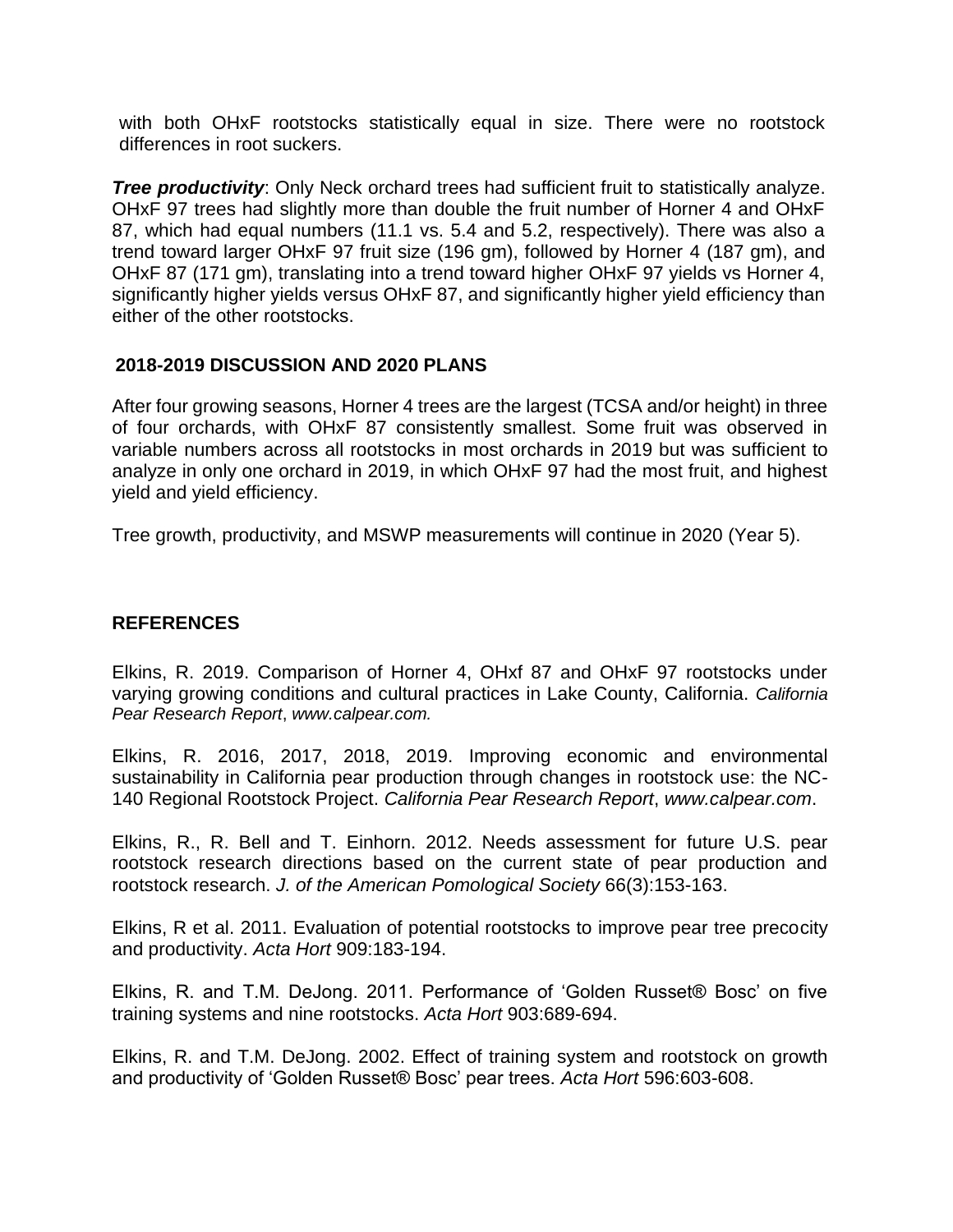Elkins, R., K. Klonsky, R. DeMoura and T.M. DeJong. 2008. Economic Evaluation of High Density versus Standard Orchard Configurations; Case Study Using Performance Data for 'Golden Russet Bosc' Pears. *Acta Hort* 800:739-746.

Shackel, K. 2007. Water relations. Ch.14, Pear Production and Handling Manual. E. Mitcham and R. Elkins, Technical Editors. University of California Agriculture and Natural Resources Publ. 3483. University of California, Oakland. p. 97-100.

USDA-NASS. rev. 2014. California pears, 1920-2012. California Historic Commodity Data. USDA National Agricultural Statistics Service, California Field Office, 2 pp. USDA-Soil Conservation Service. 1989. Soil Survey of Lake County, California.

### **ACKNOWLEDGEMENTS**

We thank hosts Dan Goff (G Bar G Orchards), David Mostin (Mostin Orchards), Greg Panella (Henderson Orchards), and David Weiss (Quercus Ranch) for contributing land, capital, labor, and advice to ensure success; 2019 UC field staff Rio Dominguez, Cort Dunnington, Lynn Fraser, Perry Pietro, and Carolyn Shaffer for collecting, summarizing, and presenting data; Sierra Gold Nursery (Cliff Beumel (now with Agromillora California), Chuck Fleck, Reid Robinson), and Scully Packing for trees and cold storage care.

We thank California Pear Advisory Board and Pear Pest Management Research Fund for partial funding.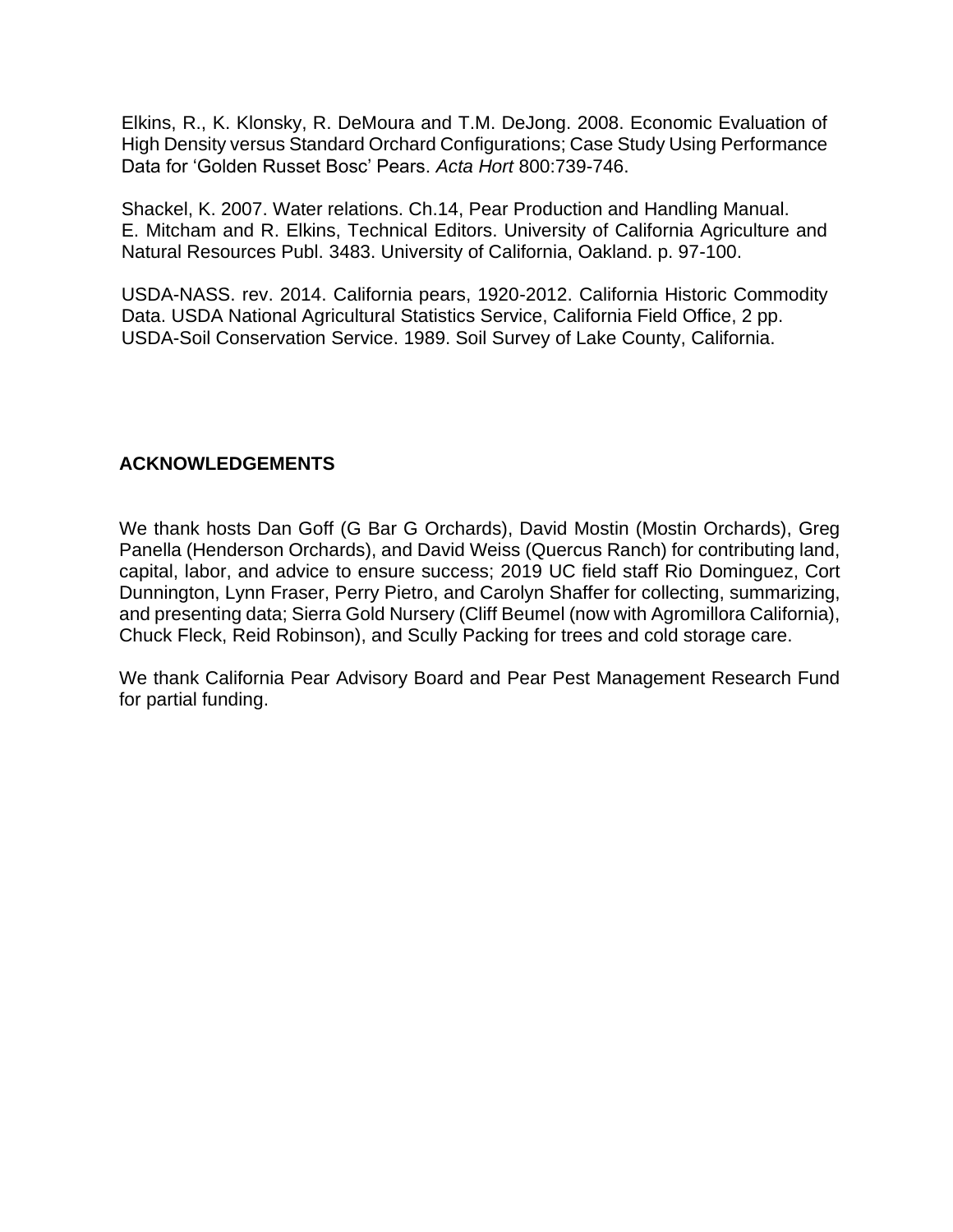|                                 |                       |                  |                  | <b>CH</b>                |             |                          |
|---------------------------------|-----------------------|------------------|------------------|--------------------------|-------------|--------------------------|
| Rootstock                       | Origin                | CA1 <sup>2</sup> | CA2 <sup>3</sup> | (MX)                     | NY.         | <b>WA</b>                |
| 708-36                          | <b>United Kingdom</b> | Bart, Bosc       | Bart             |                          | Bart, Bos   | $\overline{\phantom{a}}$ |
| <b>BM 2000</b>                  | France                | Bart, Bosc       | Bart             | <b>Bart</b>              | <b>Bart</b> | <b>Bosc</b>              |
| Fox 11                          | France                | Bart, Bosc       | Bart             | $\overline{\phantom{0}}$ | Bart        |                          |
| Horner 4                        | Oregon                | Bart, Bosc       | <b>Bart</b>      | $\overline{\phantom{0}}$ | Bart, Bos   | <b>Bosc</b>              |
| OHxF69                          | Australia             | <b>Bart</b>      |                  |                          |             |                          |
| OH <sub>x</sub> F <sub>87</sub> | Germany               | Bart, Bosc       | <b>Bart</b>      | Bart                     | <b>Bart</b> | <b>Bosc</b>              |
| OH <sub>x</sub> F <sub>97</sub> | Germany               | -                |                  |                          |             |                          |
| Pyrodwarf                       | Italy                 | Bart, Bosc       | <b>Bart</b>      | <b>Bart</b>              | Bart, Bos   | <b>Bosc</b>              |
| Pyro $2-33$                     | Hood River, OR        | Bart, Bosc       | Bart             | $\overline{\phantom{0}}$ | Bart        | Bosc                     |
| <b>Winter Nelis</b>             | Oregon                |                  | Bart             |                          |             |                          |
| $BU-3$                          | Oregon                |                  |                  |                          |             | <b>Bosc</b>              |

Table 1: Locations and included rootstocks, current 2005 NC140 Bartlett and Bosc<sup>1</sup> pear rootstock trials.

<sup>1</sup>Three Anjou trials in Oregon and Washington are not included in this table.

 ${}^{2}$ CA1 is in Talmage, Mendocino County.

 $3$ CA2 was disbanded in 2009 and was in Courtland, Sacramento County.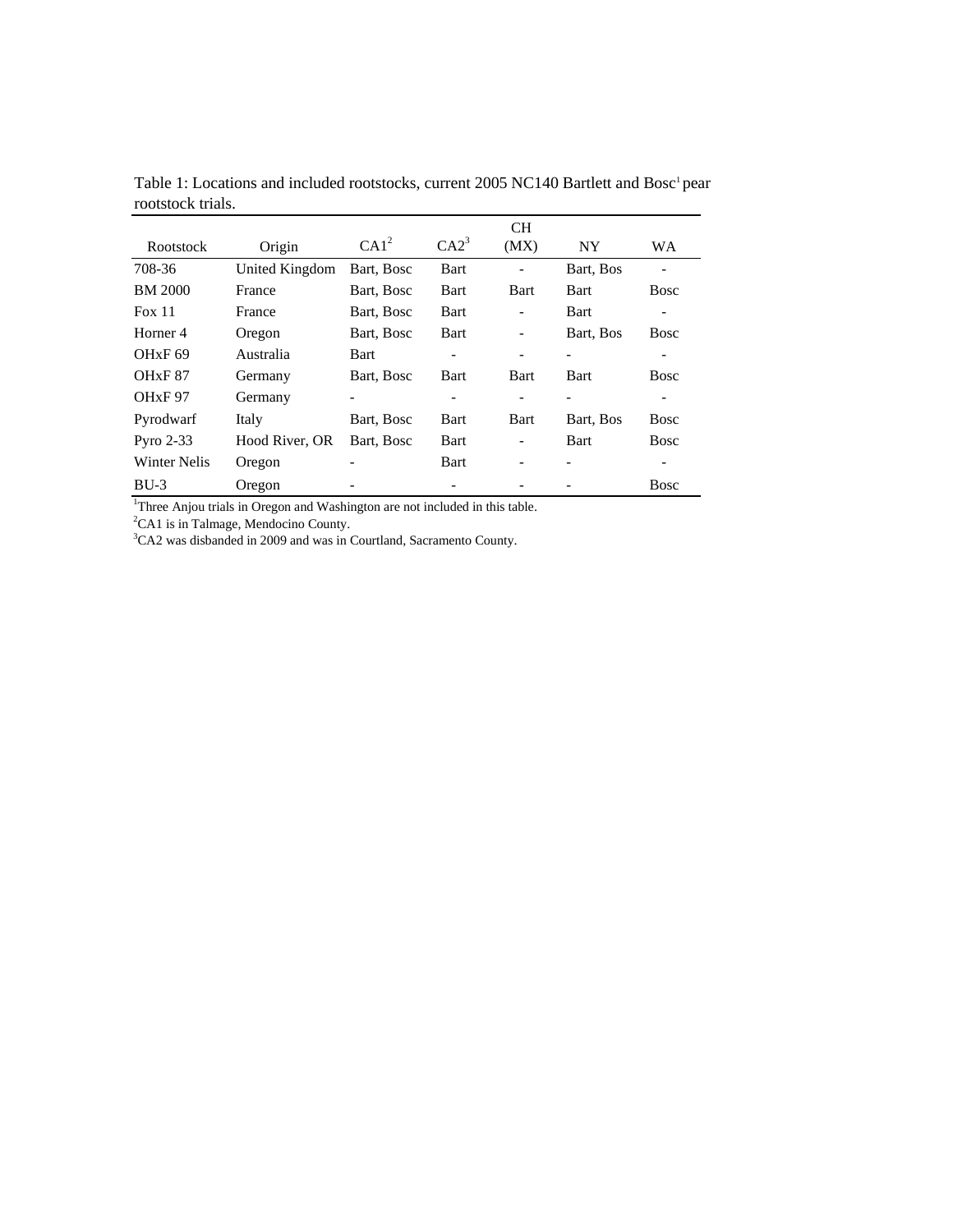|                                 | Dormant<br><b>TCSA</b><br>(cm <sup>2</sup> ) | <b>TCSA</b><br>Increase<br>(% ) | Tree<br>Height<br>(cm) | Survival <sup>3</sup><br>(% ) |
|---------------------------------|----------------------------------------------|---------------------------------|------------------------|-------------------------------|
| Treatment <sup>1</sup>          | $12/19 - 1/20$                               | 12/2019-1/2020                  | $12/19 - 1/20$         | 12/2019-1/2020                |
| Horner $4^4$                    | 15.0a                                        | 47.4                            | 244 a                  | 94                            |
| OH <sub>x</sub> F $87^5$        | 9.5c                                         | 39.7                            | 203 <sub>b</sub>       | 89                            |
| OH <sub>x</sub> F $974$         | 12.4 <sub>b</sub>                            | 44.1                            | 222 b                  | 94                            |
| ANOVA $(P$ -value) <sup>2</sup> |                                              |                                 |                        |                               |
| Treatment                       | $*(<0.001)$                                  | NS(0.14)                        | *** $(0.001)$          | NS(0.41)                      |
| <b>Block</b>                    | NS(0.18)                                     | NS(0.51)                        | NS(0.65)               | NS(0.65)                      |
| Treatment x Block               | NS(0.14)                                     | NS(0.10)                        | NS(0.20)               | NS(0.72)                      |

Table 2: Average effect of 2016 pear rootstock planting on trunk cross-sectional area (TCSA), tree height, and survival of 4-year-old (5th leaf), average of four orchards, 'Bartlett' pear trees, Kelseyville, California, 2019.

<sup>1</sup> Within columns, treatment means significantly different (Tukey HSD,  $P \le 0.05$ ).

 $2^*$ , \*\*, \*\*\* Indicates significance at  $P \le 0.05$ , 0.01, and 0.001 respectively. NS indicates not significant.

 $3$  Survival data normalized using SQRT (survival+1).

<sup>4</sup> Average of 4 plots.

<sup>5</sup> Average of 3 plots.

Table 3: Average effect of 2016 pear rootstock planting on trunk cross-sectional area (TCSA), tree height, and survival of 3-year-old (4th leaf), average of four orchards, 'Bartlett' pear trees, Kelseyville, California, 2018.

| Treatment <sup>1</sup>          | Dormant<br><b>TCSA</b><br>$\text{(cm}^2\text{)}$<br>12/13/2018 | <b>TCSA</b><br>Increase<br>(% )<br>12/13/2018 | Tree<br>Height<br>(cm)<br>12/13/2018 | Survival <sup>3</sup><br>(% )<br>12/13/2018 |
|---------------------------------|----------------------------------------------------------------|-----------------------------------------------|--------------------------------------|---------------------------------------------|
| Horner $4^4$                    | 10.0a                                                          | 52.4 a                                        | 232 a                                | 94                                          |
| OHxF $87^5$                     | 6.6c                                                           | 38.4 b                                        | 179c                                 | 92                                          |
| OH <sub>x</sub> F $974$         | 8.4 b                                                          | 44.5 ab                                       | 204 <sub>b</sub>                     | 95                                          |
| ANOVA $(P$ -value) <sup>2</sup> |                                                                |                                               |                                      |                                             |
| Treatment                       | $*(<0.001)$                                                    | $** (0.01)$                                   | *** $(<0.001)$                       | NS(0.71)                                    |
| <b>Block</b>                    | NS(0.17)                                                       | NS(0.85)                                      | NS(0.74)                             | NS(0.62)                                    |
| Treatment x Block               | NS(0.20)                                                       | $** (0.01)$                                   | $** (0.01)$                          | NS(0.65)                                    |

<sup>1</sup> Within columns, treatment means significantly different (Tukey HSD,  $P \le 0.05$ ).

<sup>2</sup>\*\*, \*\*\* Indicates significance at *P*  $\leq$ 0.01, and 0.001 respectively. NS indicates not significant.

 $3$  Survival data normalized using SQRT (survival+1).

<sup>4</sup> Average of 4 plots.

 $5$  Average of 3 plots.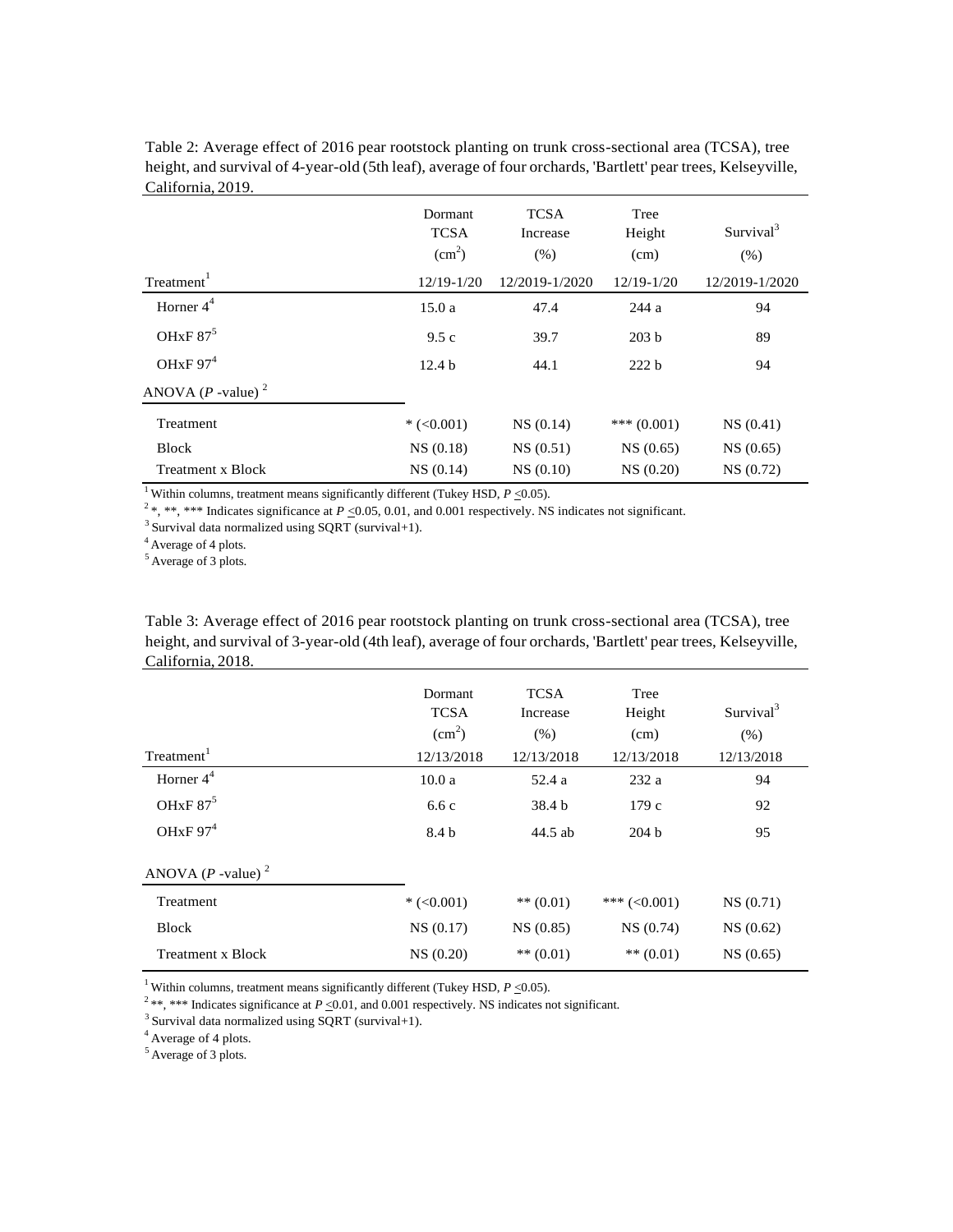|                                 | Dormant<br><b>TCSA</b> | <b>TCSA</b><br>Increase <sup>3</sup> | Tree<br>Height     | <b>Root Suckers</b>   | Survival   |
|---------------------------------|------------------------|--------------------------------------|--------------------|-----------------------|------------|
|                                 | (cm <sup>2</sup> )     | (% )                                 | (cm)               | (no./tree)            | (% )       |
| Treatment <sup>1</sup>          | 12/27/2019             | 12/27/2019                           | 12/27/2019         | 12/27/2019            | 12/27/2019 |
| Horner 4                        | 11.4                   | 39.0                                 | 178.5 <sub>b</sub> | 0.0                   | 91         |
| OH <sub>xF</sub> 97             | 12.9                   | 53.0                                 | 219.7a             | 0.0                   | 100        |
| ANOVA $(P$ -value) <sup>2</sup> |                        |                                      |                    |                       |            |
| Treatment                       | NS(0.19)               | ** $(0.01)$                          | *** $(<0.001)$     | $\thicksim$           | NS(0.16)   |
| <b>Block</b>                    | NS(0.24)               | NS(0.11)                             | *** $(<0.001)$     | $\thicksim$           | NS(0.64)   |
| <b>Treatment x Block</b>        | NS(0.86)               | NS(0.51)                             | *** $(<0.001)$     | $\tilde{\phantom{a}}$ | NS(0.63)   |

Table 4: Effect of 2016 pear rootstock planting on trunk cross-sectional area (TCSA), tree height, root suckers, and survival of 4-year-old (5th leaf) 'Bartlett' pear trees, D & S Orchard, Kelseyville, California, 2019.

<sup>1</sup> Within columns, treatment means significantly different (Tukey HSD,  $P \le 0.05$ ).

<sup>2</sup>\* Indicates significance at  $P \le 0.05$ . NS indicates not significant.

 $32018$  to 2019 increase. Tree heights over 10' were analyzed as 10' 0'.

|                                                                                                          |  |  |  | Table 5: Effect of 2016 pear rootstock planting on trunk cross-sectional area (TCSA), tree height, root suckers, |
|----------------------------------------------------------------------------------------------------------|--|--|--|------------------------------------------------------------------------------------------------------------------|
| and survival of 3-year-old (4th leaf) 'Bartlett' pear trees, D&S Orchard, Kelseyville, California, 2018. |  |  |  |                                                                                                                  |

|                                 | Dormant<br><b>TCSA</b> | <b>TCSA</b><br>Increase <sup>3</sup> | Tree<br>Height | Root Suckers | Survival   |
|---------------------------------|------------------------|--------------------------------------|----------------|--------------|------------|
|                                 | $\text{(cm}^2\text{)}$ | (% )                                 | (cm)           | (no./tree)   | (% )       |
| Treatment <sup>1</sup>          | 12/13/2018             | 12/13/2018                           | 12/13/2018     | 12/13/2018   | 12/13/2018 |
| Horner 4                        | 8.4                    | 56.1                                 | 202.7          | 0.1          | 91         |
| OH <sub>xF</sub> 97             | 8.4                    | 56.0                                 | 214.7          | 0.0          | 100        |
| ANOVA $(P$ -value) <sup>2</sup> |                        |                                      |                |              |            |
| Treatment                       | NS(0.92)               | NS (0.98)                            | NS(0.41)       | NS(0.06)     | NS(0.16)   |
| <b>Block</b>                    | NS(0.08)               | NS(0.69)                             | $*(0.05)$      | NS(0.31)     | NS(0.64)   |
| <b>Treatment x Block</b>        | NS(0.17)               | NS(0.12)                             | $*(0.05)$      | NS(0.07)     | NS(0.63)   |

<sup>1</sup> Within columns, treatment means significantly different (Tukey HSD,  $P \le 0.05$ ).

<sup>2</sup>\* Indicates significance at  $P \le 0.05$ . NS indicates not significant.

 $3$  2017 to 2018 increase.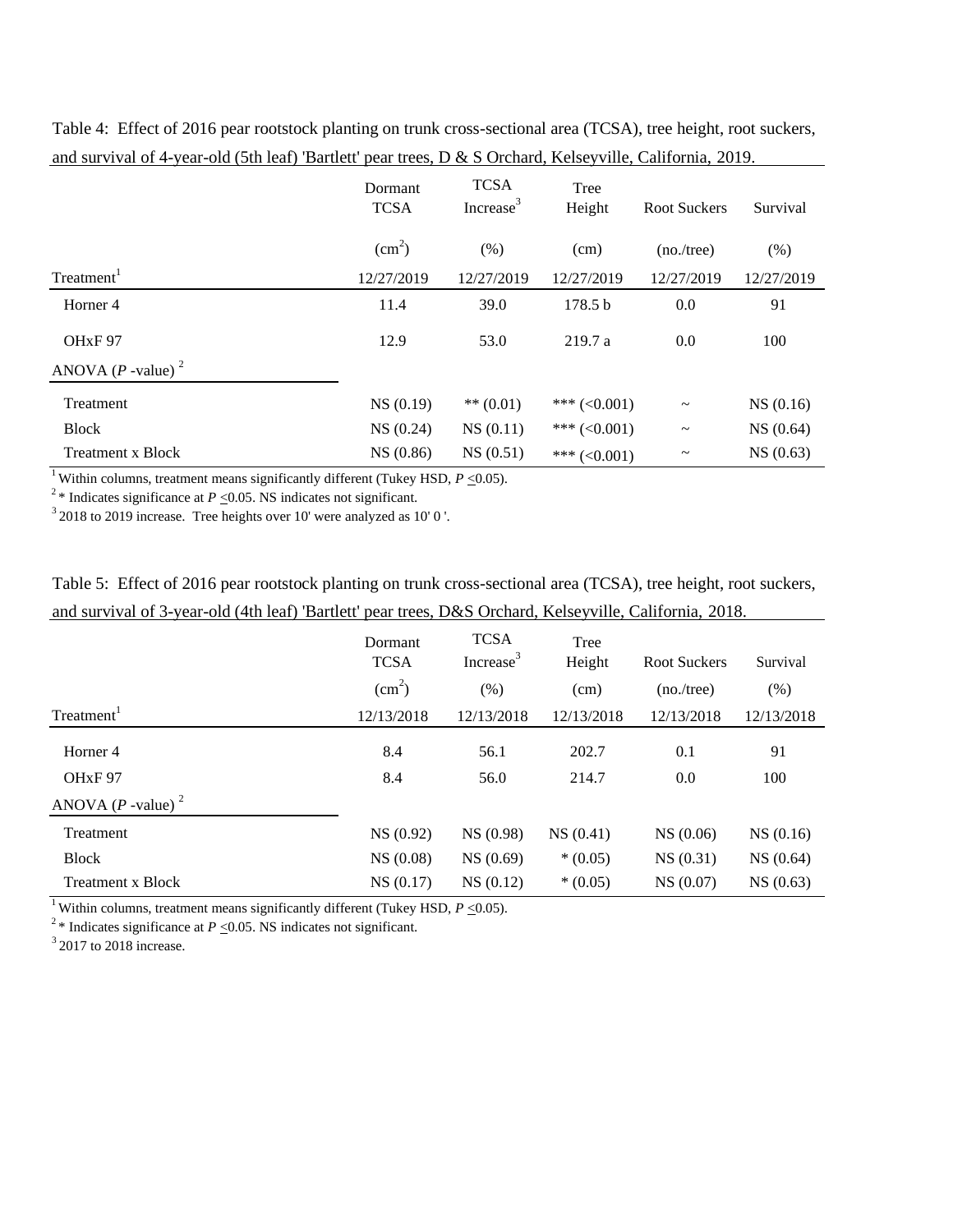|                                 | Dormant<br><b>TCSA</b><br>$\text{(cm}^2\text{)}$ | <b>TCSA</b><br>Increase <sup>3</sup><br>(% ) | Tree<br>Height<br>(cm) | Root Suckers <sup>4</sup><br>(no./tree) | Survival<br>(% ) |
|---------------------------------|--------------------------------------------------|----------------------------------------------|------------------------|-----------------------------------------|------------------|
| Treatment <sup>1</sup>          | 12/27/2019                                       | 12/27/2019                                   | 12/27/2019             | 12/27/2019                              | 12/27/2019       |
| Horner <sub>4</sub>             | 9.0a                                             | 24.7                                         | 218.4 a                | 0.08                                    | 92               |
| OH <sub>xF</sub> 87             | 5.1 <sub>b</sub>                                 | 19.7                                         | 155.3 b                | 0.01                                    | 80               |
| OHxF97                          | 6.2 <sub>b</sub>                                 | 22.1                                         | 172.6 <sub>b</sub>     | 0.19                                    | 84               |
| ANOVA $(P$ -value) <sup>2</sup> |                                                  |                                              |                        |                                         |                  |
| Treatment                       | (<0.001)                                         | NS(0.61)                                     | *** $(<0.001)$         | NS(0.12)                                | NS (0.48)        |
| <b>Block</b>                    | NS (0.59)                                        | NS(0.85)                                     | NS(0.38)               | NS(0.18)                                | NS(0.34)         |
| <b>Treatment x Block</b>        | $*(0.02)$                                        | NS(0.67)                                     | $** (0.01)$            | NS(0.27)                                | NS(0.79)         |

Table 6: Effect of 2016 pear rootstock planting on trunk cross-sectional area (TCSA), tree height, and survival of 4-year-old (5th leaf) 'Bartlett' pear trees, Kelseyville, California, 2019.

<sup>1</sup> Within columns, treatment means significantly different (Tukey HSD,  $P \le 0.05$ , TCSA % increase  $P \le 0.10$ ).

<sup>2</sup> \*' \*\*, \*\*\* Indicates significance at *P*  $\leq$ 0.05, 0.01, and 0.001 respectively. NS indicates not significant.

 $3$  2018 to 2019 increase.

4 Root sucker data normalized, SQRT (root suckers+1.0) for *P* -values.

|                                 | Dormant<br><b>TCSA</b><br>$\text{cm}^2$ ) | <b>TCSA</b><br>Increase <sup>3</sup><br>(% ) | Tree<br>Height<br>(cm) | Survival<br>(% ) |  |
|---------------------------------|-------------------------------------------|----------------------------------------------|------------------------|------------------|--|
| Treatment <sup>1</sup>          | 12/13/2018                                | 12/13/2018                                   | 12/13/2018             | 12/13/2018       |  |
| Horner <sub>4</sub>             | 7.1a                                      | 24.3                                         | 187.0 a                | 92               |  |
| OH <sub>xF</sub> 87             | 4.0c                                      | 20.0                                         | 139.2 b                | 88               |  |
| OH <sub>xF</sub> 97             | 5.1 <sub>b</sub>                          | 25.9                                         | 153.0 ab               | 88               |  |
| ANOVA $(P$ -value) <sup>2</sup> |                                           |                                              |                        |                  |  |
| Treatment                       | (<0.001)                                  | NS(0.64)                                     | ** $(0.004)$           | NS (0.87)        |  |
| <b>Block</b>                    | NS(0.24)                                  | NS(1.00)                                     | NS(0.59)               | NS(0.18)         |  |
| <b>Treatment x Block</b>        | $** (0.01)$                               | NS(0.07)                                     | $*(0.04)$              | NS(0.31)         |  |

survival of 3-year-old (4th leaf) 'Bartlett' pear trees, Henderson Orchard, Kelseyville, California, 2018.

Table 7: Effect of 2016 pear rootstock planting on trunk cross-sectional area (TCSA), tree height, and

<sup>1</sup> Within columns, treatment means significantly different (Tukey HSD,  $P \le 0.05$ , TCSA % increase  $P \le 0.10$ ).

<sup>2\*,</sup> \*\*, \*\*\* Indicates significance at *P*  $\leq$ 0.05, 0.01, and 0.001 respectively. NS indicates not significant.

 $3$  2017 to 2018 increase.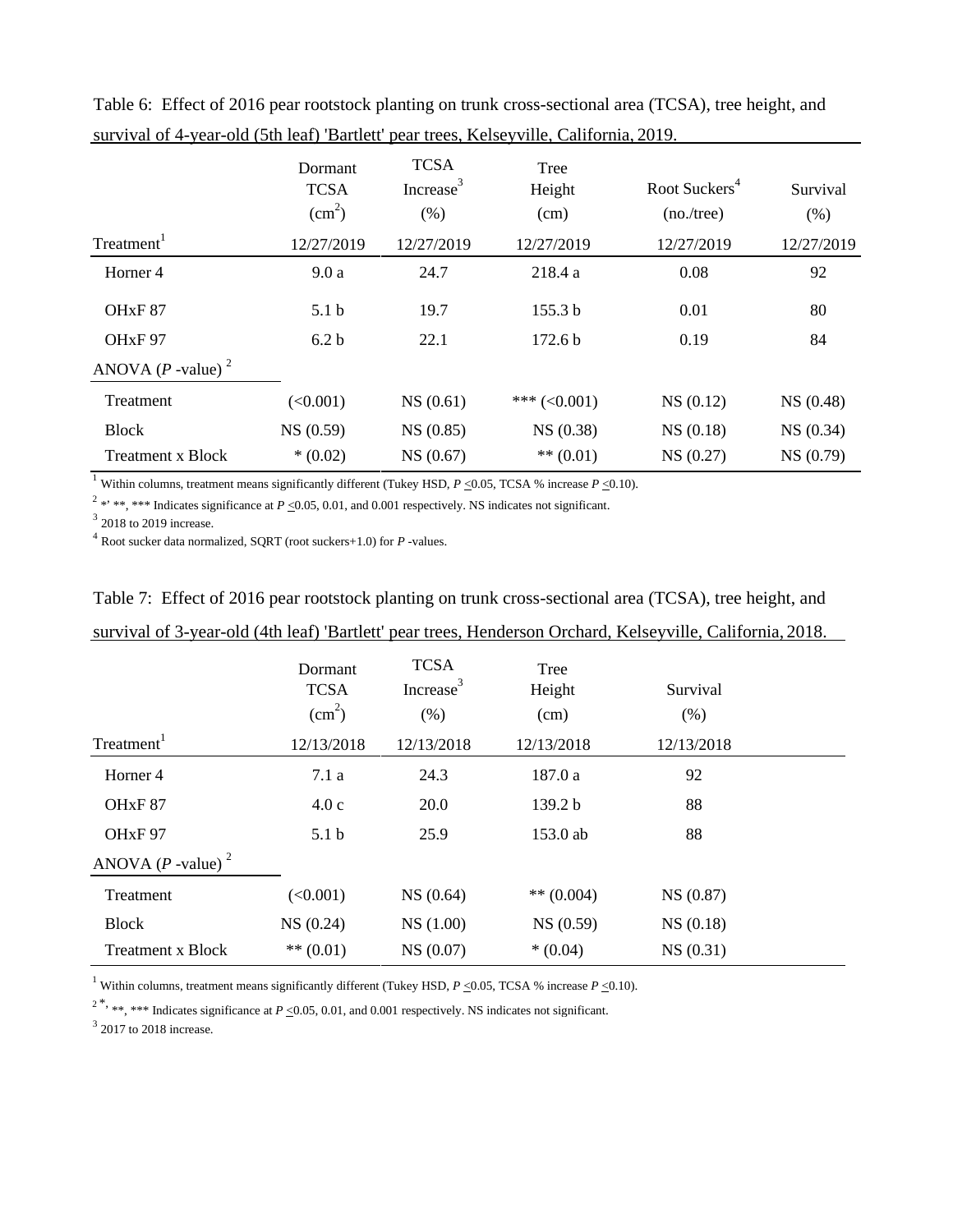| Treatment <sup>1</sup>          | <b>TCSA</b><br>$\text{(cm}^2\text{)}$<br>$1/8 - 9/2019$ | <b>TCSA</b><br>Increase <sup>3</sup><br>(% )<br>$1/8 - 9/2019$ | Tree<br>Height<br>(cm)<br>$1/8 - 9/2019$ | <b>Root Suckers</b><br>(no./tree)<br>1/8-9/2019 | Survival<br>(% )<br>$1/8 - 9/2019$ |
|---------------------------------|---------------------------------------------------------|----------------------------------------------------------------|------------------------------------------|-------------------------------------------------|------------------------------------|
| Horner 4                        | 22.8a                                                   | 52.5                                                           | 279.7 a                                  | 3.0                                             | 92                                 |
| OH <sub>xF</sub> 87             | 14.0 <sub>b</sub>                                       | 43.0                                                           | 231.9 <sub>b</sub>                       | 2.6                                             | 88                                 |
| OH <sub>x</sub> F <sub>97</sub> | 19.1a                                                   | 46.9                                                           | $260.4$ ab                               | 2.3                                             | 92                                 |
| ANOVA $(P$ -value) <sup>2</sup> |                                                         |                                                                |                                          |                                                 |                                    |
| Treatment                       | *** $(<0.001)$                                          | NS(0.44)                                                       | $** (0.01)$                              | NS(0.73)                                        | NS(0.85)                           |
| <b>Block</b>                    | NS(0.09)                                                | NS(0.29)                                                       | NS(0.30)                                 | NS(0.74)                                        | NS(0.47)                           |
| <b>Treatment x Block</b>        | NS(0.08)                                                | NS(0.17)                                                       | NS(0.14)                                 | NS(0.51)                                        | NS(0.11)                           |

Table 8: Effect of 2016 pear rootstock planting on trunk cross-sectional area (TCSA), tree height, root suckers, and survival in 4-year-old (5th leaf) "Bartlett" pear trees, Lone Pine Orchard, Kelseyville, California, 2019.

<sup>1</sup> Within columns, treatment means significantly different (Tukey HSD,  $P \le 0.05$ ).

<sup>2</sup> \*\*, \*\*\* Indicate significance at  $P \le 0.01$  and 0.001 respectively. NS indicates not significant.

 $\frac{3}{2}$  2018 to 2019 increase. Tree heights over 10' were analyzed as 10' 0'.

Table 9: Effect of 2016 pear rootstock planting on trunk cross-sectional area (TCSA), tree height, root suckers, and survival of 3-year-old (4th leaf) 'Bartlett' pear trees, Lone Pine Orchard, Kelseyville, California, 2018.

|                                 | <b>TCSA</b><br>$\text{(cm}^2\text{)}$ | <b>TCSA</b><br>Increase <sup>3</sup><br>(% ) | Tree<br>Height<br>(cm) | <b>Root Suckers</b><br>(no./tree) | Survival<br>(% ) |
|---------------------------------|---------------------------------------|----------------------------------------------|------------------------|-----------------------------------|------------------|
| Treatment <sup>1</sup>          | 12/13/18                              | 12/13/18                                     | 12/13/18               | 12/13/18                          | 12/13/18         |
| Horner 4                        | 15.0a                                 | 61.1                                         | 272.3a                 | 1.0                               | 92               |
| OH <sub>xF</sub> 87             | 9.8 <sub>b</sub>                      | 57.9                                         | 209.6 <sub>b</sub>     | 1.3                               | 88               |
| OH <sub>x</sub> F <sub>97</sub> | 12.9a                                 | 55.5                                         | 232.5 <sub>b</sub>     | 0.5                               | 92               |
| ANOVA $(P$ -value) <sup>2</sup> |                                       |                                              |                        |                                   |                  |
| Treatment                       | *** $(<0.001)$                        | NS(0.86)                                     | *** $(0.001)$          | NS(0.09)                          | NS(0.85)         |
| <b>Block</b>                    | NS(0.29)                              | NS(0.25)                                     | NS(0.46)               | NS(0.53)                          | NS(0.47)         |
| Treatment x Block               | NS(0.13)                              | NS(0.08)                                     | NS(0.07)               | NS(0.33)                          | NS(0.11)         |

<sup>1</sup> Within columns, treatment means significantly different (Tukey HSD,  $P \le 0.05$ ).

<sup>2</sup>\*, \*\*\* Indicate significance at *P* <0.05 and 0.001 respectively. NS indicates not significant.

 $3$  2017 to 2018 increase.